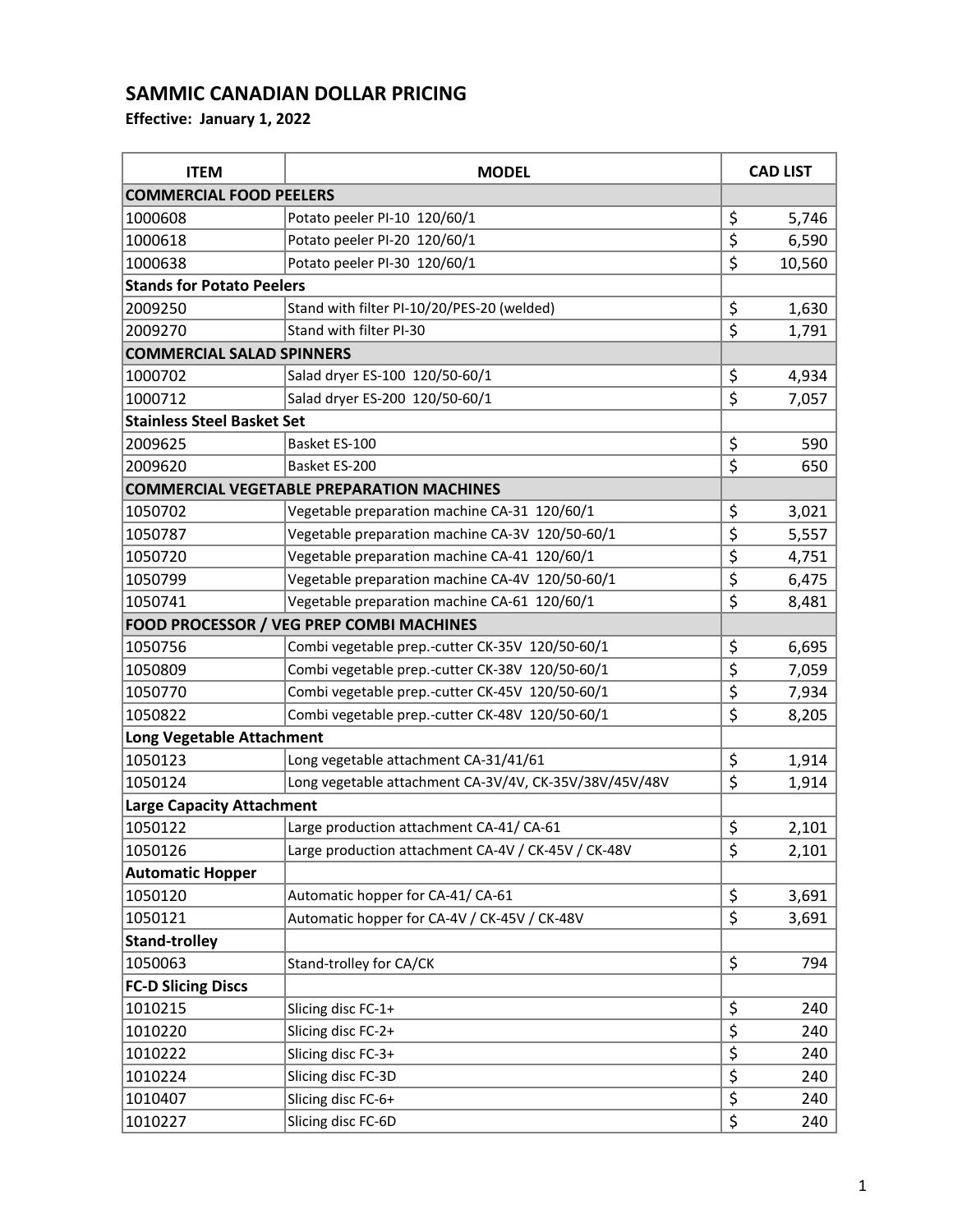| <b>ITEM</b>                             | <b>MODEL</b>                                      | <b>CAD LIST</b>                 |       |
|-----------------------------------------|---------------------------------------------------|---------------------------------|-------|
| 1010400                                 | Slicing disc FC-8+                                | \$                              | 240   |
| 1010409                                 | Slicing disc FC-8D                                | \$                              | 240   |
| 1010401                                 | Slicing disc FC-10+                               | \$                              | 240   |
| 1010410                                 | Slicing disc FC-10D                               | \$                              | 240   |
| 1010402                                 | Slicing disc FC-14+                               | \$                              | 270   |
| 1010411                                 | Slicing disc FC-14D                               | \$                              | 270   |
| 1010252                                 | Slicing disc FC-20+                               | \$                              | 270   |
| 1010247                                 | Slicing disc FC-25+                               | \$                              | 270   |
| <b>FCC Curved Slicing Discs</b>         |                                                   |                                 |       |
| 1010406                                 | Slicing disc FCC-2+                               | \$                              | 240   |
| 1010403                                 | Slicing disc FCC-3+                               | \$                              | 240   |
| 1010404                                 | Slicing disc FCC-5+                               | \$                              | 240   |
| <b>FCO Rippled Slicing Discs</b>        |                                                   |                                 |       |
| 1010295                                 | Slicing disc FCO-2+                               | \$                              | 266   |
| 1010300                                 | Slicing disc FCO-3+                               | \$                              | 266   |
| 1010408                                 | Slicing disc FCO-6+                               | \$                              | 266   |
| <b>FFC Chipping Grids</b>               |                                                   |                                 |       |
| 1010350                                 | Chipping grid FFC-8+                              | \$                              | 266   |
| 1010355                                 | Chipping grid FFC-10+                             | \$                              | 266   |
| <b>FMC Dicing Grids</b>                 |                                                   |                                 |       |
| 1010362                                 | Dicing grid FMC-8D                                | \$                              | 251   |
| 1010363                                 | Dicing grid FMC-10D                               | \$                              | 251   |
| 1010364                                 | Dicing grid FMC-14D                               | \$                              | 251   |
| 1010375                                 | Dicing grid FMC-20+                               | \$                              | 251   |
| 1010380                                 | Dicing grid FMC-25+                               | \$                              | 251   |
| <b>FCE Julienne Discs</b>               |                                                   |                                 |       |
| 1010205                                 | Julienne disc FCE-2+                              | \$                              | 314   |
| 1010210                                 | Julienne disc FCE-4+                              | \$                              | 314   |
| 1010405                                 | Julienne disc FCE-8+                              | \$                              | 364   |
| <b>SH Shredding &amp; Grating Discs</b> |                                                   |                                 |       |
| 1010318                                 | Fine grating disc SHF                             | \$                              | 168   |
| 1010320                                 | Shredding disc SH-2 · 2mm. · 5/64" · screwless    | \$                              | 168   |
| 1010315                                 | Shredding disc SH-3 · 3mm. · 1/8" · screwless     | $\overline{\boldsymbol{\zeta}}$ | 168   |
| 1010322                                 | Shredding disc SH-4 · 4mm. · 5/32" · screwless    | \$                              | 168   |
| 1010324                                 | Shredding disc SH-6 $\cdot$ 6mm. $\cdot$ 1/4"     | \$                              | 168   |
| 1010326                                 | Shredding disc SH-7 · 7mm. · 9/32" · screwless    | \$                              | 168   |
| 1010328                                 | Coarse grating disc SHG                           | \$                              | 168   |
| <b>Disc and Grid Packs</b>              |                                                   |                                 |       |
| 9500109                                 | MX8 special disc package for Mexican restaurants  | \$                              | 658   |
| 9500110                                 | MX10 special disc package for Mexican restaurants | \$                              | 658   |
| 9500111                                 | SCH special disc package for schools              | \$                              | 1,959 |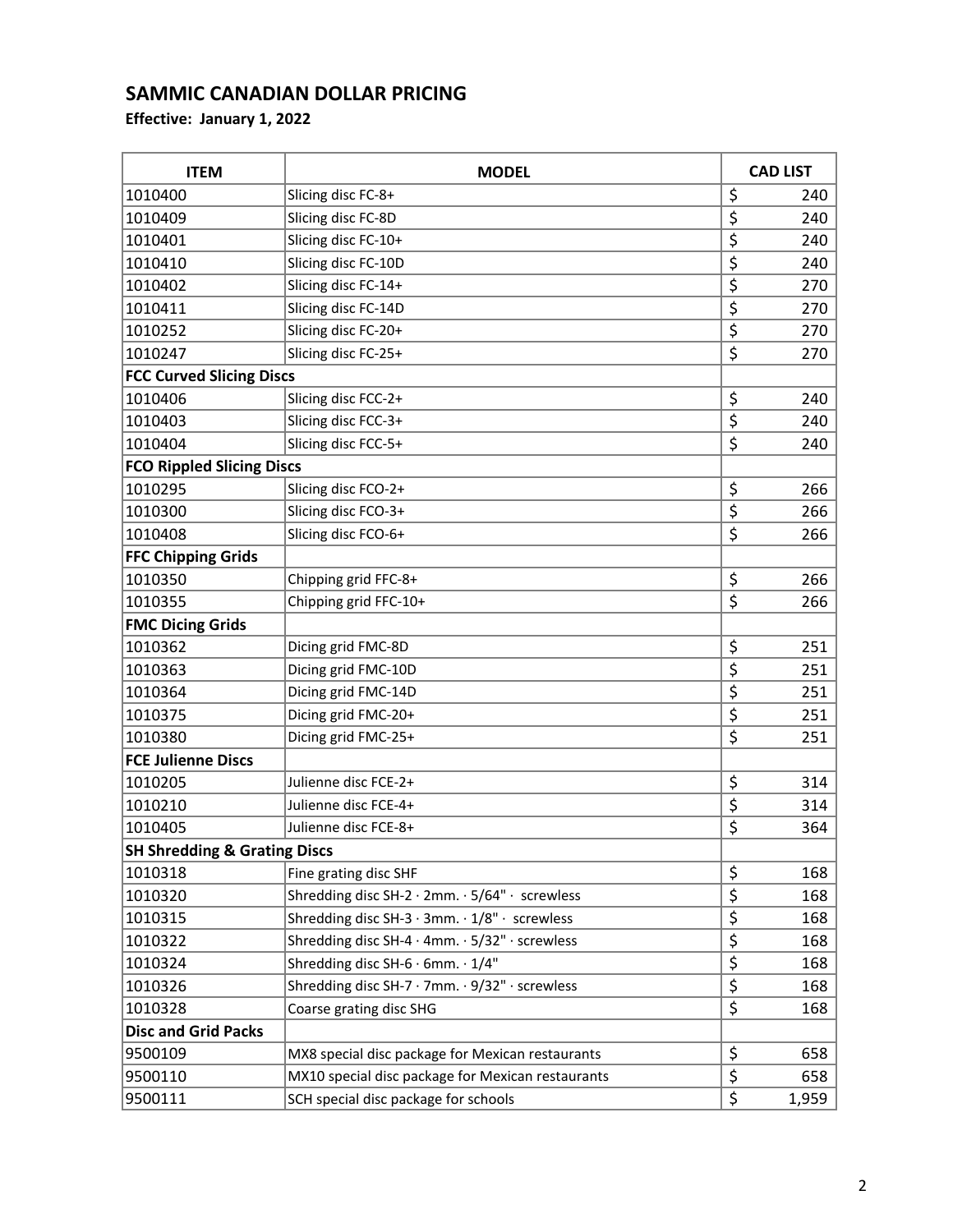| <b>ITEM</b>                            | <b>MODEL</b>                                                   | <b>CAD LIST</b>  |       |
|----------------------------------------|----------------------------------------------------------------|------------------|-------|
| 9500112                                | FF8 special disc package for restaurants serving french fries  | \$               | 747   |
| 9500113                                | FF10 special disc package for restaurants serving french fries | \$               | 747   |
| <b>Disc and Grid Holder</b>            |                                                                |                  |       |
| 1010204                                | Disc and grid holding device +/D                               | \$               | 107   |
| <b>Grid Cleaning Kit</b>               |                                                                |                  |       |
| 1010361                                | QC-8 Quick cleaner for 8mm. 5/16" grid                         | \$               | 210   |
| 1010366                                | QC-10 Quick cleaner for 10mm. 3/8" grid                        | \$               | 210   |
| 1010359                                | Quick grid cleaner holder GCH                                  | \$               | 125   |
| <b>CUTTER-MIXERS &amp; EMULSIFIERS</b> |                                                                |                  |       |
| <b>ULTRA RANGE</b>                     |                                                                |                  |       |
| 1050836                                | Cutter-Emulsifier KE-5V 120/50-60/1                            | \$               | 5,232 |
| 1050855                                | Cutter-Emulsifier KE-8V 120/50-60/1                            | \$               | 5,936 |
| Blades for CK / K / KE                 |                                                                |                  |       |
| 2053058                                | Hub with flat blades for MOD. 5                                | \$               | 359   |
| 2053091                                | Hub with serrated blades MOD. 5                                | \$               | 388   |
| 2053063                                | Hub with perforated blades MOD. 5                              | \$               | 321   |
| 2053935                                | Hub with flat blades MOD. 8                                    | \$               | 441   |
| 2053930                                | Hub with serrated blades MOD. 8                                | \$               | 475   |
| 2053940                                | Hub with perforated blades MOD. 8                              | $\overline{\xi}$ | 390   |
| <b>FRENCH FRY CUTTER MACHINE</b>       |                                                                |                  |       |
| 1020061                                | Hand chipping machine CF-5                                     | \$               | 765   |
| <b>Knife Block and Pusher Set</b>      |                                                                |                  |       |
| 1020065                                | Knife block and pusher set 8X8 mm                              | \$               | 168   |
| 1020070                                | Knife block and pusher set 10X10 mm                            | \$               | 168   |
| 1020075                                | Knife block and pusher set 12X12 mm                            | $\overline{\xi}$ | 168   |
| <b>COMMERCIAL HAND BLENDERS</b>        |                                                                |                  |       |
| <b>Immersion Blenders</b>              |                                                                |                  |       |
| 3030740                                | Immersion blender XM-12 120/50-60/1                            | \$               | 477   |
| 3030752                                | Immersion blender XM-21 120/50-60/1                            | \$               | 620   |
| 3030758                                | Immersion blender XM-22 120/50-60/1                            | \$               | 667   |
| 3030789                                | Immersion blender XM-31 120/50-60/1                            | \$               | 868   |
| 3030789V                               | Immersion Blender XM-31V 120/50-60/1                           | \$               | 1,008 |
| 3030797                                | Immersion blender XM-32 120/50-60/1                            | \$               | 910   |
| 3030797V                               | Immersion Blender XM-32V 120/50-60/1                           | \$               | 1,050 |
| 3030799                                | Immersion blender XM-33 120/50-60/1                            | \$               | 952   |
| 3030799V                               | Immersion Blender XM-33V 120/50-60/1                           | \$               | 1,092 |
| 3030825                                | Immersion blender XM-51 120/50-60/1                            | \$               | 1,093 |
| 3030825V                               | Immersion Blender XM-51V 120/50-60/1                           | \$               | 1,191 |
| 3030841                                | Immersion blender XM-52 120/50-60/1                            | \$               | 1,130 |
| 3030841V                               | Immersion Blender XM-52V 120/50-60/1                           | \$               | 1,228 |
| 3030857                                | Immersion blender XM-71 120/50-60/1                            | \$               | 1,549 |
| 3030858                                | Immersion blender XM-72 120/50-60/1                            | \$               | 1,643 |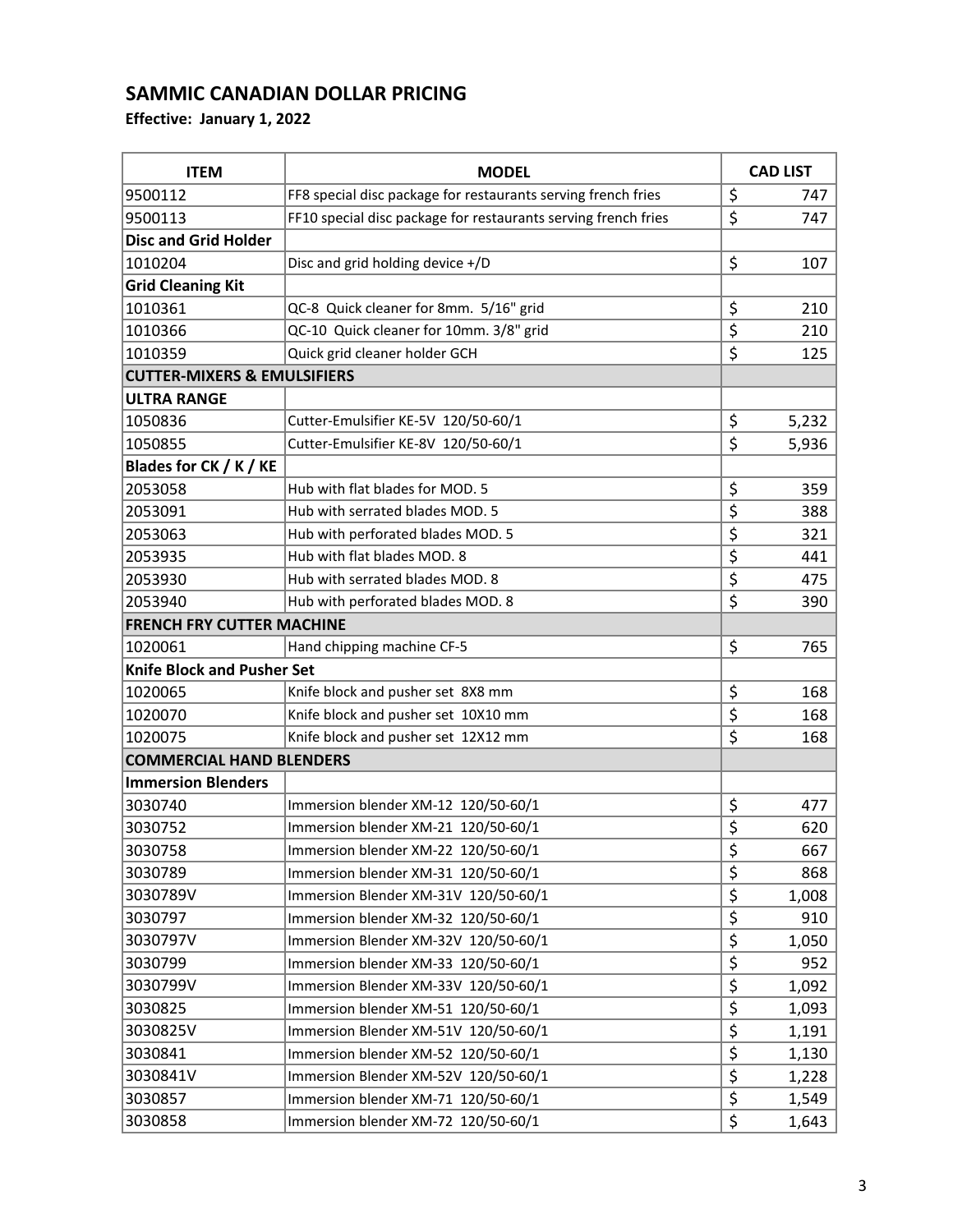| <b>ITEM</b>                           | <b>MODEL</b>                                          | <b>CAD LIST</b>                     |        |
|---------------------------------------|-------------------------------------------------------|-------------------------------------|--------|
| <b>Bowl Clamp</b>                     |                                                       |                                     |        |
| 3030314                               | Quick Fix bowl clamp for XM                           | \$                                  | 125    |
| <b>Beater</b>                         |                                                       |                                     |        |
| 3030770                               | Beater B-20 120/50-60/1                               | \$                                  | 830    |
| 3030807                               | Beater B-30 120/50-60/1                               | \$                                  | 1,173  |
| 3030837                               | Beater B-50 120/50-60/1                               | $\overline{\boldsymbol{\varsigma}}$ | 1,348  |
| <b>Hand Mixer &amp; Blender Combo</b> |                                                       |                                     |        |
| 3030764                               | Immersion blender & whisk combo MB-21 120/50-60/1     | \$                                  | 1,067  |
| 3030801                               | Immersion blender & whisk combo MB-31 120/50-60/1     | \$                                  | 1,425  |
| 3030831                               | Immersion blender & whisk combo MB-51 120/50-60/1     | \$                                  | 1,704  |
| 3030076                               | Immersion blender & whisk combo TR/BM-270 120/50-60/1 | \$                                  | 1,252  |
| <b>Motor Units</b>                    |                                                       |                                     |        |
| 3030728                               | Motor unit MM-10V 120/50-60/1                         | \$                                  | 288    |
| 3030746                               | Motor unit MM-20V 120/50-60/1                         | $\overline{\boldsymbol{\varsigma}}$ | 383    |
| 3030777                               | Motor unit MM-30 120/50-60/1                          | \$                                  | 616    |
| 3030783                               | Motor unit MM-30V 120/50-60/1                         | \$                                  | 756    |
| 3030817                               | Motor unit MM-50 120/50-60/1                          | \$                                  | 737    |
| 3030819                               | Motor unit MM-50V 120/50-60/1                         | $\overline{\boldsymbol{\varsigma}}$ | 835    |
| 3030859                               | Motor unit MM-70 120/50-60/1                          | \$                                  | 835    |
| <b>Mixer Arms</b>                     |                                                       |                                     |        |
| 3030613                               | Mixer Arm MA-11                                       | \$                                  | 177    |
| 3030624                               | Mixer Arm MA-12                                       | \$                                  | 190    |
| 3030638                               | Mixer Arm MA-21                                       | \$                                  | 237    |
| 3030640                               | Mixer Arm MA-22                                       | \$                                  | 285    |
| 3030653                               | Mixer Arm MA-31                                       | $\overline{\boldsymbol{\varsigma}}$ | 252    |
| 3030655                               | Mixer Arm MA-32                                       | \$                                  | 294    |
| 3030657                               | Mixer Arm MA-33                                       | \$                                  | 336    |
| 3030685                               | Mixer Arm MA-51                                       | \$                                  | 356    |
| 3030687                               | Mixer Arm MA-52                                       | \$                                  | 393    |
| 3030856                               | Mixer Arm MA-71                                       | \$                                  | 714    |
| 3030855                               | Mixer Arm MA-72                                       | \$                                  | 809    |
| <b>Whisk</b>                          |                                                       |                                     |        |
| 3030641                               | Whisk BA-20                                           | \$                                  | 447    |
| 3030670                               | Whisk BA-30                                           | \$                                  | 417    |
| 3030696                               | Whisk BA-50                                           | \$                                  | 513    |
| <b>CUTLERY DRYERS</b>                 |                                                       |                                     |        |
| 1370058                               | Cutlery dryer SAM-3001 120/60/1                       | \$                                  | 9,300  |
| 1370041                               | Cutlery dryer SAS-5001 120/60/1                       | \$                                  | 15,038 |
| 1370047                               | Cutlery dryer SAS-6001 120/60/1                       | \$                                  | 17,049 |
| <b>Polishing Product</b>              |                                                       |                                     |        |
| 2379014                               | Drying-polishing product 3 kg.                        | \$                                  | 63     |
| 2370011                               | Drying-polishing product 5 kg.                        | \$                                  | 102    |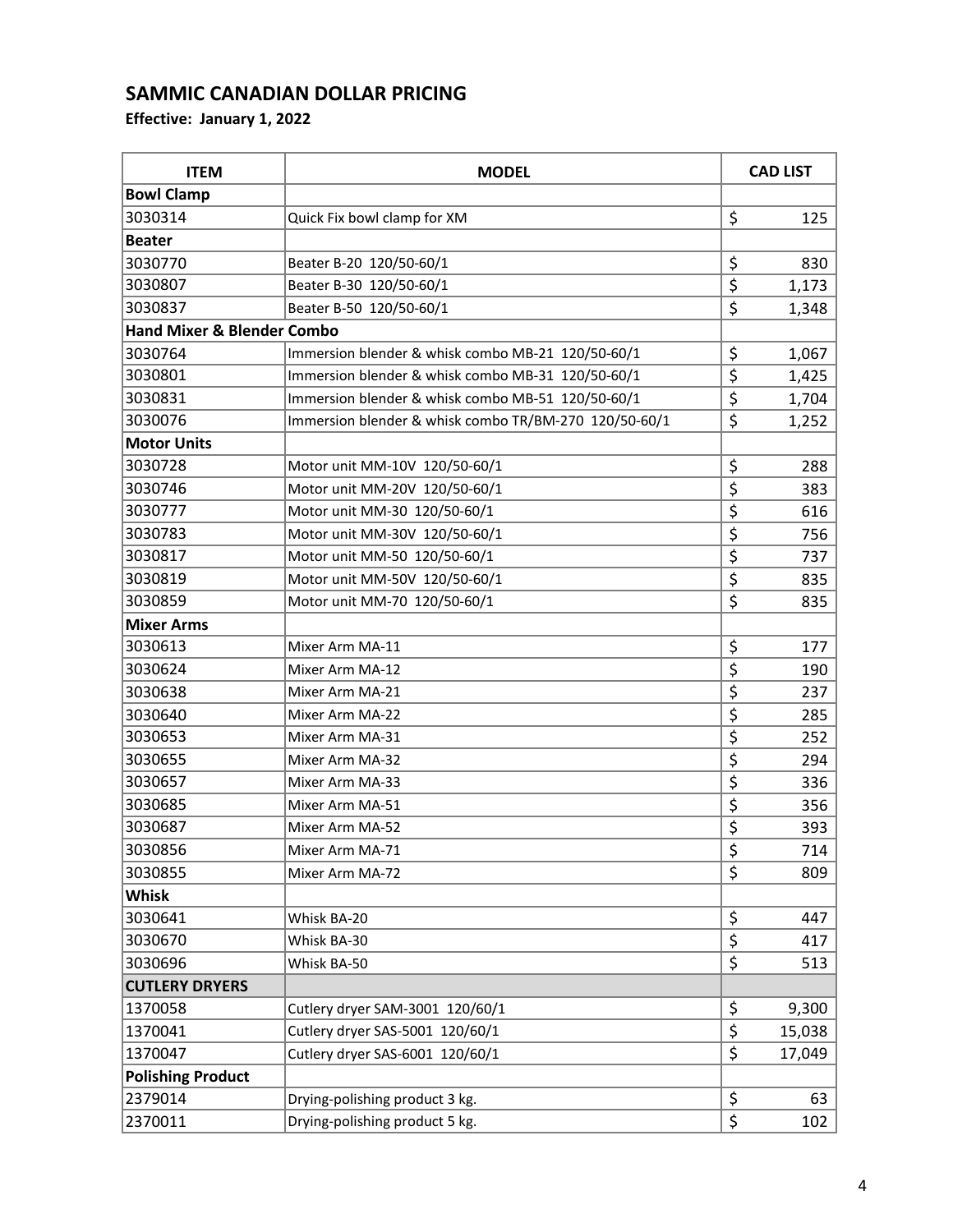| <b>ITEM</b>                                | <b>MODEL</b>                                         |                                 | <b>CAD LIST</b> |  |
|--------------------------------------------|------------------------------------------------------|---------------------------------|-----------------|--|
| <b>Front Wheel Kit</b>                     |                                                      |                                 |                 |  |
| 2379015                                    | Front wheel kit SAS                                  | \$                              | 340             |  |
|                                            | <b>VACUUM PACKING MACHINES - "SENSOR" LINE</b>       |                                 |                 |  |
| 1141081                                    | Vacuum packing machine SE-208 120/50-60/1            | \$                              | 3,962           |  |
| 1140629                                    | Vacuum packing machine SE-310 120/50-60/1            | $\overline{\xi}$                | 5,024           |  |
| 1140631                                    | Vacuum packing machine SE-316 120/50-60/1            | \$                              | 5,430           |  |
| 1140637                                    | Vacuum packing machine SE-416 120/50-60/1            | \$                              | 6,346           |  |
| 1140639                                    | Vacuum packing machine SE-420 120/50-60/1            | $\overline{\xi}$                | 6,863           |  |
| 1140643                                    | Vacuum packing machine SE-520 120/50-60/1            | \$                              | 9,224           |  |
|                                            | <b>VACUUM PACKING MACHINES - "SENSOR ULTRA" LINE</b> |                                 |                 |  |
| 1140737                                    | Vacuum packing machine SU-310P 120/50-60/1           | \$                              | 5,961           |  |
| 1140758                                    | Vacuum packing machine SU-316GP+ 120/50-60/1         | \$                              | 6,557           |  |
| 1140767                                    | Vacuum packing machine SU-416P 120/50-60/1           | \$                              | 7,232           |  |
| 1140788                                    | Vacuum packing machine SU-420GP+ 120/50-60/1         | \$                              | 8,120           |  |
| 1140806                                    | Vacuum packing machine SU-520GP+ 120/60/1            | \$                              | 10,105          |  |
| 1140863                                    | Vacuum packing machine SU-606GP+ 208-240/60/3        | \$                              | 16,356          |  |
| 1140973                                    | Vacuum packing machine SU-810GP+ 208-240/60/3        | \$                              | 23,188          |  |
| 1140172                                    | Vacuum packing machine SU-6100GP+ 220/60/3           | \$                              | 35,463          |  |
| <b>Trolley for Vacuum Packing Machines</b> |                                                      |                                 |                 |  |
| 1140560                                    | Trolley-stand SE/SU-400                              | \$                              | 1,363           |  |
| 1140561                                    | Trolley-stand SE/SU-500                              | \$                              | 1,457           |  |
| <b>Bag Cutting Kits</b>                    |                                                      |                                 |                 |  |
| 2149772                                    | Bag cutting kit 420mm / 17" SE/SU-400/500            | \$                              | 421             |  |
| 2149774                                    | Bag cutting kit 413mm SE/SU-600                      | $\overline{\xi}$                | 421             |  |
| 2149773                                    | Bag cutting kit 656mm / 26" SE/SU-600                | \$                              | 650             |  |
| 2149777                                    | Bag cutting kit 530mm / 21" 800                      | \$                              | 575             |  |
| 2149776                                    | Bag cutting kit 848mm 800                            | \$                              | 865             |  |
| <b>Filling Plates</b>                      |                                                      |                                 |                 |  |
| 2149790                                    | Insert plate set SE-200                              | \$                              | 116             |  |
| 2149791                                    | Insert plate set SE/SU-300                           | \$                              | 153             |  |
| 2149792                                    | Insert plate set SE/SU-400                           | \$                              | 206             |  |
| 2149793                                    | Insert plate set SE/SU-500                           | \$                              | 245             |  |
| 2149794                                    | Insert plate set SE/SU-600LC                         | $\overline{\boldsymbol{\zeta}}$ | 241             |  |
| 2149796                                    | Insert plate set 800                                 | \$                              | 525             |  |
| <b>Liquid Insert Plates</b>                |                                                      |                                 |                 |  |
| 2149531                                    | Liquid insert plate SE/SU-300                        | \$                              | 249             |  |
| 2149020                                    | Liquid insert plate set SE/SU-400/500                | $\overline{\boldsymbol{\zeta}}$ | 253             |  |
| 2149074                                    | Liquid insert plate set SE/SU-600                    | $\overline{\boldsymbol{\zeta}}$ | 257             |  |
| 2141798                                    | Liquid insert plate set SE/SU-800                    | \$                              | 269             |  |
| <b>Vac-Norm External Vacuum Kits</b>       |                                                      |                                 |                 |  |
| 2149244                                    | Vac-norm set (table-top models)                      | \$                              | 249             |  |
| 2149257                                    | Vac-norm set (floorstanding models)                  | \$                              | 285             |  |